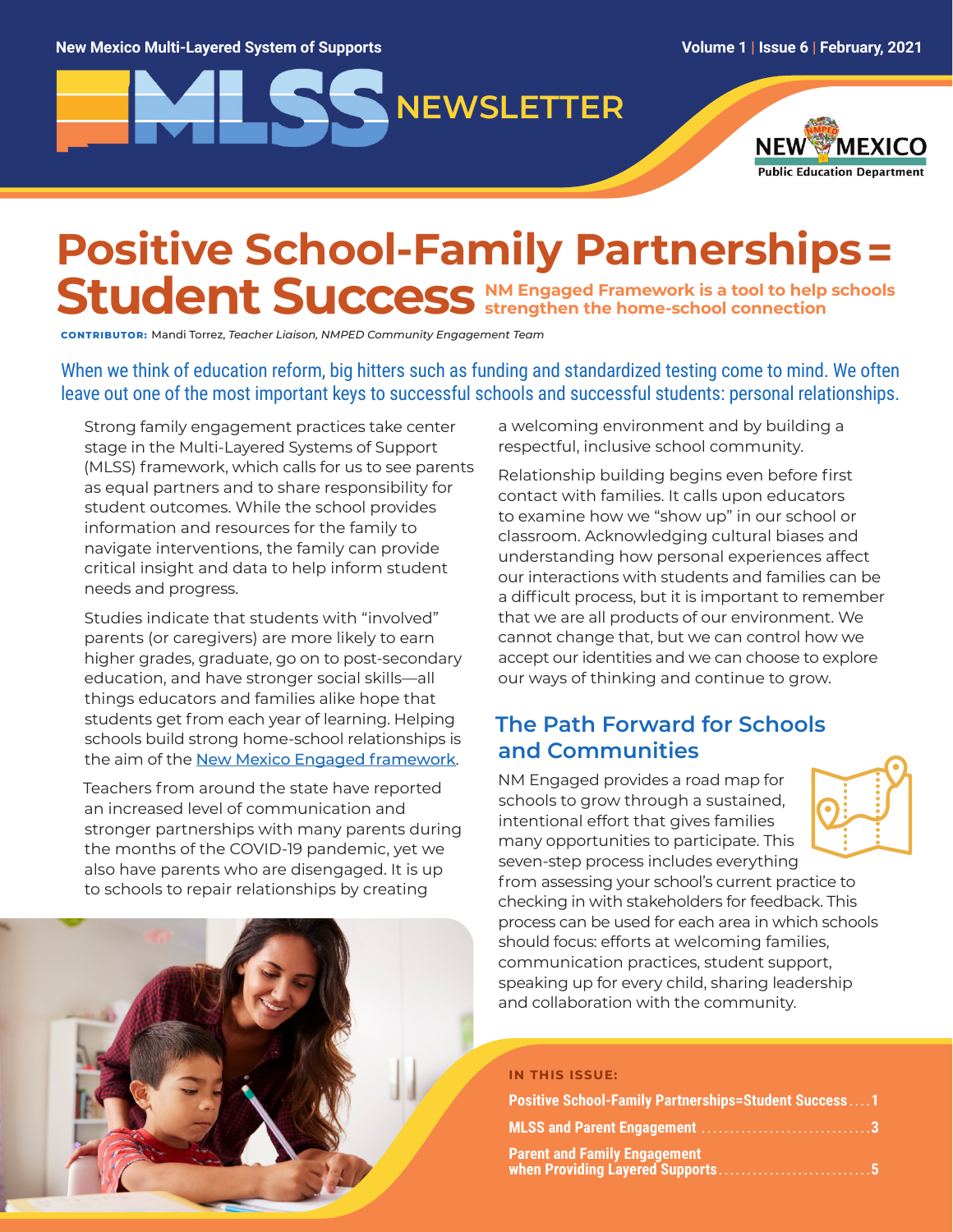An advisory council, such as an Equity Council, is a great way to ensure that the identities of all stakeholders are meaningfully included in a school's work. A council should have a clearly defined and published role that allows for input on a wide range of issues such as instruction and curriculum, positive behavioral interventions and supports (PBIS), discipline policies, family workshops, and school and district budgets. The council can develop creative ways to involve families and, where appropriate, can also coordinate with workforce development boards or vocational education advisory councils to connect students and academic programs to business resources and opportunities. A council serves as the champion for students in building community support and encouraging greater community participation in a school.

Community partnerships should support a school's literacy efforts and initiatives. This could include family literacy events, workshops for families on how to support students at home, mentorship programs, extended learning opportunities, and grants. Community organizations can be invited to regularly celebrate the students' and school's progress.

#### **Classroom Practices**

At the classroom level, MLSS will be successful when schools adopt a standardized process in which teachers clearly communicate a student's progress at least once every two weeks. Families also should be informed of changes to instruction/interventions based on progress. School leaders should regularly review progress-monitoring systems to evaluate their effectiveness in helping students, teachers, and families monitor interventions and to determine if interventions are producing their intended results.

Students also need to be active participants and should be aware of their academic and behavioral goals. They should be able to effectively lead their own data conference with the teacher and family.

The NM Engaged framework and MLSS should work in tandem, as strong partnerships with families and teachers help craft a full picture of a student's circumstances. When schools and

families openly share information, we can craft a clear profile of the whole child and structure supports that are culturally relevant and targeted to student needs.

#### **Resources**

You can use this [resources toolkit](http://nmengaged.com/resources-toolkit/) in creating an engagement plan. Here also are a few ideas for jumping into family engagement practices:

- **»** Use **social media** to get information on parent concerns and then hold Zoom meetings to address those exact concerns.
- **»** Implement **weekly communications** like "Monday Memos" to keep parents informed of what is happening at the district or school level.
- **»** Encourage educators to reach out to parents with **positive news**.
- **»** Focus on **families' strengths** and find ways to utilize them. For example, take time to discover talents or skills that parents might have and be willing to share in a classroom or school activity.
- **»** Utilize many **modes of communication** and consider **language needs**: emails, texts, newsletters, phone calls, phone apps, notes, class websites, social media platforms.

We must remember that ALL families want their children to succeed. While success may look or sound different to different families, based on their own cultural values and experiences, schools should validate and affirm a family's vision for their child while bridging to a diverse array of opportunities and outcomes.

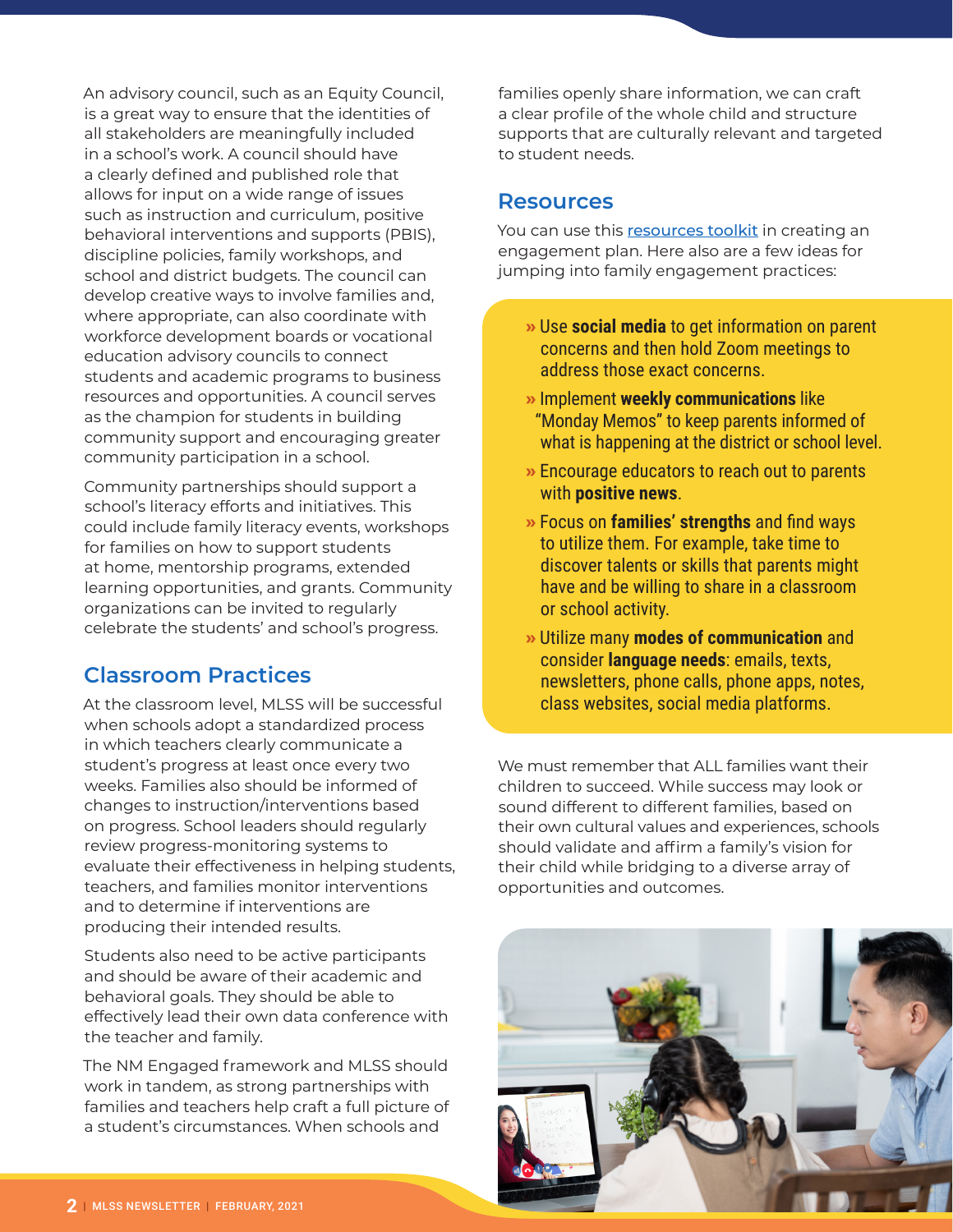# **MLSS and Parent Engagement**

Family Engagement is one of the Multi-Layered System of Supports (MLSS) Core Components. On page 8 of the [NMPED MLSS Manual 2020](https://webnew.ped.state.nm.us/wp-content/uploads/2020/11/MLSS_Manual_2020.pdf), Family Engagement is described as follows:

Family engagement underlies all other MLSS components. Family participation in the MLSS process is essential for interventions to achieve their intended impact on student learning. The school provides support to families through the MLSS, so parents and families understand the process for moving up and down increasingly intensive layered interventions and can support the interventions.

We often hear the term Family Engagement used interchangeably with the term Family Involvement. However, when you explore the meanings behind the terms you discover there is a vast difference. According to the Office of Family and Community Engagement (FACE) of the Philadelphia School District, "involvement implies DOING TO; in contrast, engagement implies DOING WITH.

A school striving for family involvement often leads with its mouth—identifying projects, needs, and goals and then telling parents how they can contribute. A school striving for family engagement, on the other hand, tends to lead with its EARS—listening to what parents think, dream, and worry about. The goal of family engagement is not to serve clients but to gain partners."

There are many examples of how we involve parents and caregivers in our schools. Examples include:

- **•** Creating a welcoming environment;
- **•** Providing information to parents about school events;
- **•** Sending home information about supporting their child's learning goals at home or providing parents with information regarding homework policies or grading practices;
- **•** Conferences, festivals or celebrations; and
- **•** Volunteer opportunities.



Often these pieces of information are related to parents via one-way communication by email, by phone, or by sending information home with the child. This is not a bad thing. Parents need to be informed about the activities, everyday routines, and policies in a school system.

However, parent engagement as it relates to MLSS is so much more. MLSS emphasizes the importance of open, or two-way, communication channels when engaging families and creating partnerships with them in our schools. In other words, we must build the relationships with our families first. When we listen to our families, we understand their needs, and listening to them is a great place to begin building relationships. Building relationships with parents means taking the time to listen to understand their cultural lens, their perspective on education, and parents' and teachers' beliefs about family engagement. Listening helps to an increase in trust, leading to increase family engagement which results in better systems to serve the whole child in our schools.

**Here are two videos to watch describing how two teachers build relationships with parents in their schools:**

- **»**Enjoy this **[TED talk with Megan Olivia Hall on "Building](https://www.youtube.com/watch?v=kin2OdchKMQ)  [Relationships Between Parents and Teachers](https://www.youtube.com/watch?v=kin2OdchKMQ)."**
- **»**Watch this quick video of **[Dr. Danny Brassell](https://youtu.be/YUQyi-R0qIg)  [as he shares "A Secret Strategy Teachers can](https://youtu.be/YUQyi-R0qIg)  [use to Boost Parent Involvement](https://youtu.be/YUQyi-R0qIg)."**

**Here is another resource that provides ideas for creating strong communications with families. The link below will take you to the Regional Educational Laboratory Program website.** 

**»**On this site, you will find a toolkit for **[Engaging](https://ies.ed.gov/ncee/edlabs/projects/project.asp?projectID=4509)  [Families and the Community as Partners in Education](https://ies.ed.gov/ncee/edlabs/projects/project.asp?projectID=4509)**.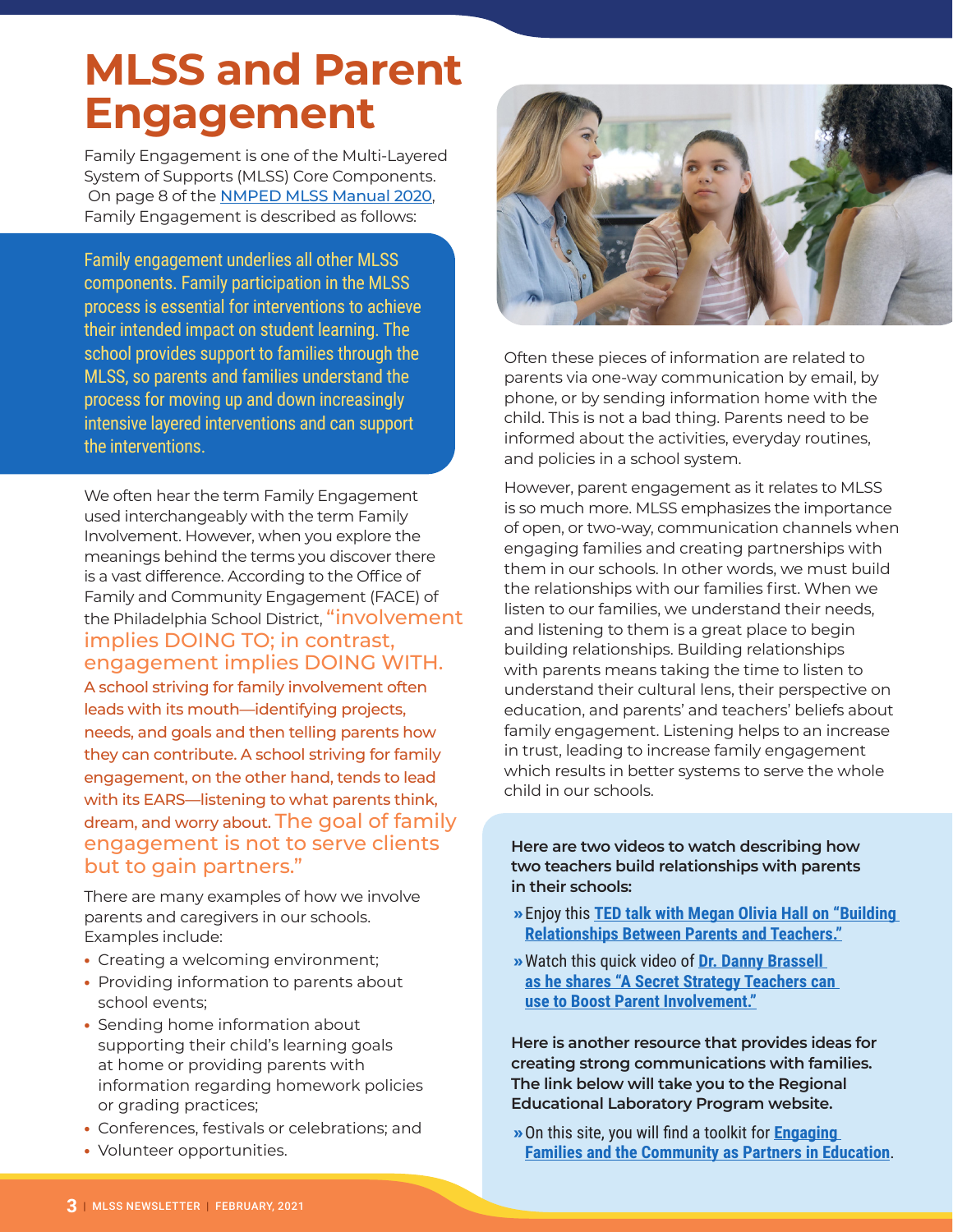**There are other ways to provide opportunities to increase family engagement in schools that provide tools for parents to apply what they learn to support learning at home. There are also many resources to consult on this topic as well.** 

**»**Watch this video from the NMPED about **[Family Engagement](https://live.myvrspot.com/iframe?v=YTRlOTQ1YzdlOGE4Yjg2YTE0ODFjMWQxMGRlNmMxM2M)**.

#### **• Advisory School Councils (ASC)**

Every school is required by New Mexico State statute to have an Advisory School Council (ASC), with half of its members representing families and the community, and which supports the principal with school-based decision-making. The ASC provides input on a variety of topics including instructional issues, curricula, budgets, creative ways to involve parents, and other topics, NMSA 22-5-16. (NMPED MLSS Manual 2020 page 50). Schools should reflect on the current purpose and role that the ASC plays in their system. Are there decisions that this group could take an active role in making as a partner with the school staff? Are there additional family or community members who may be valuable partners on the ASC?

#### **• Empower Parents through Training**

Parents will be more engaged when they understand grade-level expectations for students. Schools can adopt a learning-centered approach for both families and students. Consider the workshops that can be provided for parents to help them learn more about what their children are learning at school and to give them tips and tools to better support their kids at home.



#### **• The New Mexico Parent Guide**

Provided by the NMPED, this guide offers multiple ideas and links to help parents and caregivers understand how to help their children succeed in school. It is a great resource; however, it may be overwhelming for parents to sift and sort through on their own. Schools could use this resource to plan for and employ mini workshops for parents during Family Engagement nights. These could even be done via ZOOM as virtual trainings.

**»** Access the online **[New Mexico Parent Guide](https://families.ped.state.nm.us/#)**.

#### **Here are a few suggestions.**

- **»**In the **NM Parent Guide, Section 02, "What Your Child is Learning,"** each grade level could plan a 15-minute parent presentation for a Family Engagement Night, using the information provided in the Parent Guide resource, to explain the grade-level expectations. The presentation could be followed by an interactive lesson during which the parents engage in a learning activity that is like one their child would engage in during a classroom lesson. This 30-minute activity provides parents with information about learning standards as well as practice which will help them to better assist their students at home.
- **»**In the **NM Parent Guide, Section 03, "Keep an Eye on the Future."** High Schools can use this information during a family engagement night to help parents and students understand graduation requirements. This could be especially helpful to freshmen and their caregivers as they are entering high school for the first time, to understand about earning credits towards graduation. This information is new to them and possibly to parents as well. A face-to-face workshop will allow schools to clearly present this new information, to answer questions in real time for parents and families, and to set a foundation for success for incoming freshmen.

In a nutshell, engaging families in schools includes building relationships, giving them an active role in decision-making, and providing them with opportunities to learn more about their children's education. As highlighted in the NM Engaged Framework, students with engaged parents are more likely to earn higher grades, graduate and go on to post-secondary education and have stronger social skills. Let us commit to keeping our parents involved but to work towards really engaging them in our schools. Together we can build a brighter future for the students of New Mexico.